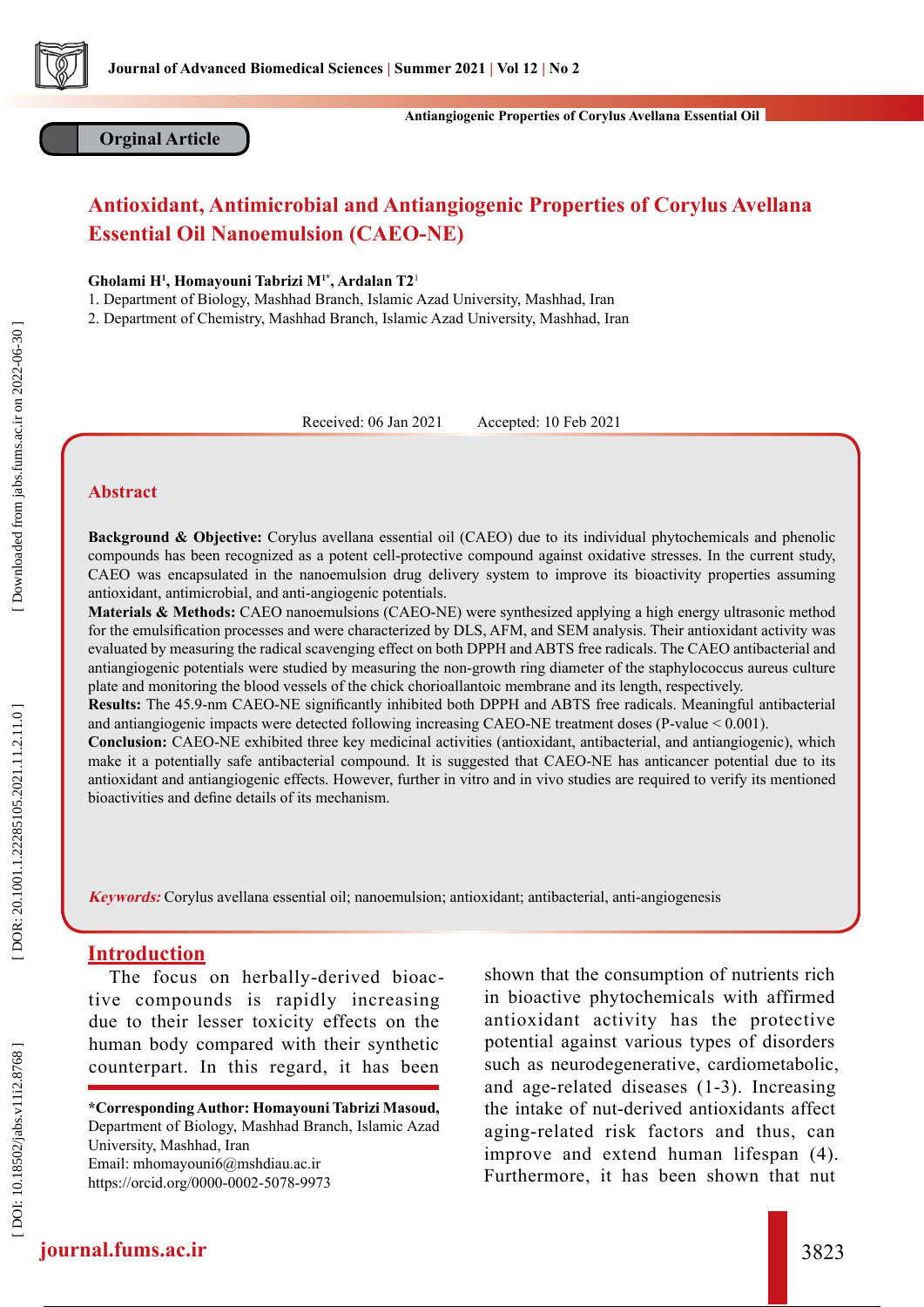**Gholami H, et al .**

consumption decreases the risk of colorectal, pancreatic, oesophageal, and gastric cancers (5, 6).

Corylus avellana (hazelnut), due to its individual rich bioactive ingredients such as vitamins, healthy fatty acids, polyphenols, and minerals, can be regarded as a natural antioxidant gift (7-9). Moreover, it has been known to have potent antimicrobial potential, which makes it suitable for treating bacteriacaused intestinal infections such as several types of food gram-positive bacteria (bacillus cereus) (10) as well as gram-positive infections such as staphylococcus aureus, which is considered as one of the most common causes of skin infections, endocarditis, pneumonia, and osteomyelitis (11).

 Its bioactive ingredients can be improved in the case of bio-accessibility and structure stability by nano-encapsulating them in organized delivery transporters such as nanoemulsions (12). The 20- to 200-nm formeddroplets in hydrophilic solutions containing lipophilic compounds are named nanoemulsions delivery systems, which are produced by applying high energy-consuming  $\sim 108$  – 1010 watts per kilogram (W/kg -1)] methods such as ultrasound-based emulsification (13, 14). Safety, being cost-effective, and ease of handling the production process of ultrasoundbased emulsification are the main reasons for its growing application. Furthermore, improved stability, absorbency, and solubility of the produced nano-emulsified phytochemicals make them suitable to be used in biological applications as safe drug delivery systems (15).

In the current study, Corylus avellana essential oil (CAEO) was encapsulated by the ultrasound-based emulsification method to improve and evaluate its antioxidant, antibacterial, and, anticancer potentials by analyzing its radical scavenging effects on DPPH/ABTS oxidants, non-growth ring diameter on staphylococcus aureus culture media, and antiangiogenic impact on the blood vessels of chick chorioallantoic membrane, respectively.

### **Materials & methods**

## **Chemical material**

Corylus avellana essential oil, nonionic surfactant tween-80 (T-80), 2,2-azinobis (3-ethylbenzothiazoline-6-sulfonic acid) (ABTS), 2,2-diphenyl-1-picrylhydrazyl (DPPH) free radicals, and the staphylococcus aureus strain was purchased from the Pasteur Institute of Iran (Tehran, Iran). All the chemical materials were purchased from Sigma Aldrich (St. Louis, MO, USA).

### **CAEO-NE preparation**

Three variants of CAEO-NE were produced by ultrasonic-based encapsulating of the CAEO in the presence of water and different T-80 volumes of nonionic surfactants (1, 2, and 3 mL). The hydrophilic–hydrophobic balance was defined at 15 for T-80. The sonication processes were performed at 20 kHz frequency and output power of 750 watts for 60 minutes (16, 17).

### **CAEO-NE Characterization**

The mean hydrodynamic size (Z-average) was measured for all three CAEO-NE variants, which were only different at T-80 volumes  $(1, 2, 1)$ and 3 mL). The size of the smallest variant was then verified by performing a high-resolution atomic force microscope (AFM). The emission electron microscopy (FESEM) was then utilized for studying and verifying the morphology of the droplets according to Hongwu Sun et al. Briefly, a thin layer of the CAEO-NE solution was dropped and dried on the microscope slide (gold-coated glass) to use for microscopy studies (18).

#### **Antioxidant measurements**

The CAEO-NE antioxidant property was evaluated by measuring its radical scavenging activity. In this regard, both ABTS and DPPH free radicals were utilized based on the following protocols. Briefly, the ABTS and DPPH absorbance was recordable at 734 nm and 517 nm, respectively (19-21).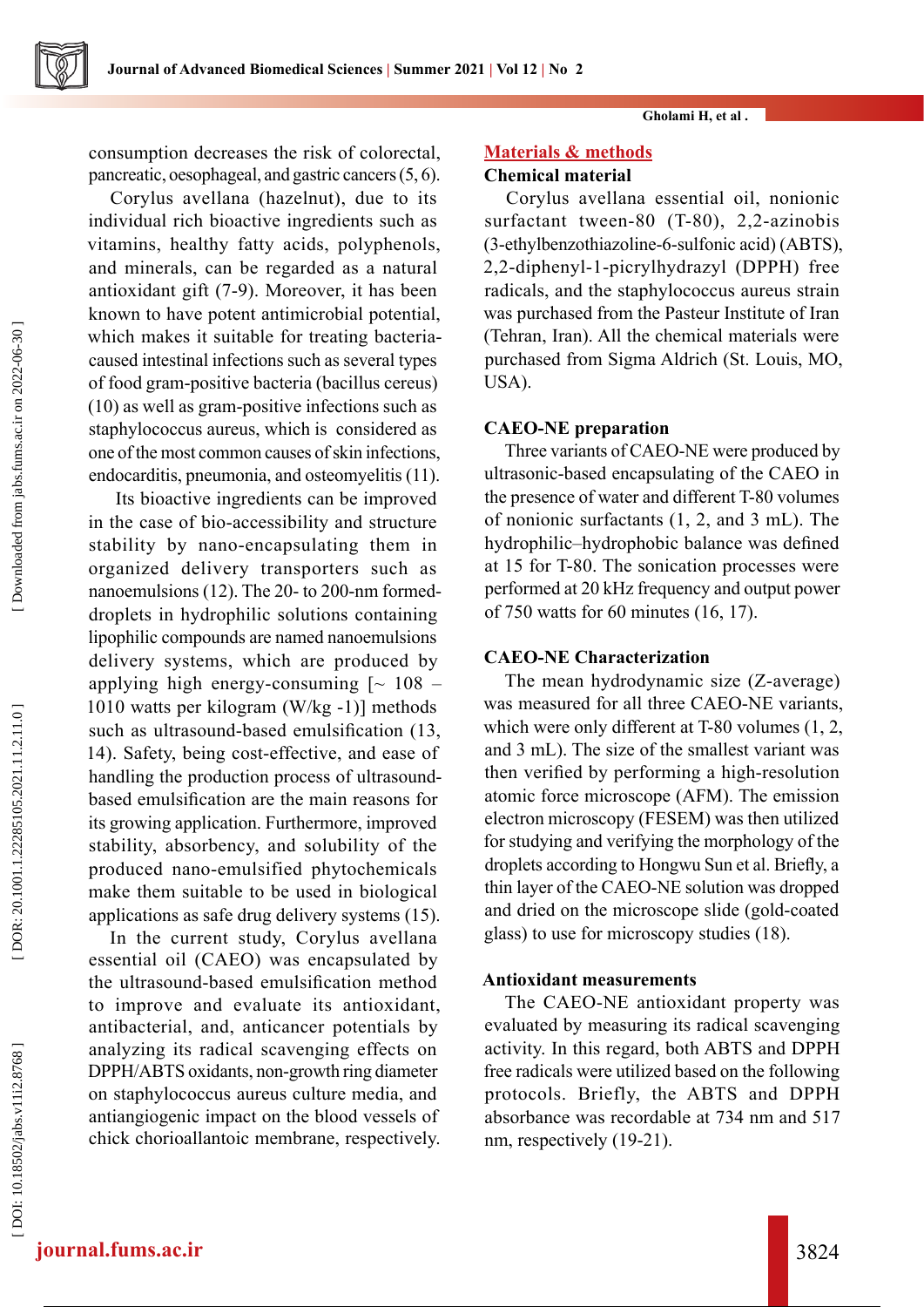## **ABTS assay**

First, the cation radical of ABTS·+ was produced by mixing 7 mM ABTS with deionized water and potassium persulfate (2.45 mM) at a ratio of 1:1. The mixture was kept in dark conditions for 14 hours at 25 ◦C. The final solution was prepared by diluting with distilled water. The dilution continued until mixture absorbance (at 734 nm) reached 0.700. Then, samples were prepared by adding definite CAEO-NE concentrations with the ABTS final solution and 30-minute incubation. Finally, sample absorbance was recorded at 25 °C in the dark.

## **DPPH measurement**

A DPPH solution was prepared by first dissolving 1 mg DPPH in 17 mL of etanol 96%. Then, the samples were prepared by mixing different CAEO-NE concentrations with DPPH solution.

The sample solutions were kept for 30 min in dark conditions. In the end, sample absorbance was measured at 517 nm.

The antioxidant activity (AA) of CAEO-NE was estimated utilizing the following equation:

$$
AA = \frac{S - C}{C} \times 100
$$

The S and C refer to "sample absorbance" and "control absorbance", respectively.

## **Antibacterial analysis**

CAEO-NE bactericidal activity was investigated following the protocol below: Staphylococcus aureus was inoculated on the Mueller-Hinton agar by carpet–type culturing, antibiogram discs were prepared along with ampicillin and CAEO-NE-smeared discs, and they were placed on the culture plate to be cultured at 37 ◦C for 24 hours.

## **CAM assay**

AVEO-NE anti-angiogenic activity was checked by applying a chick chorioallantoic membrane (CAM) assay. We prepared 40 fertilized Ross chicken eggs and divided them into five groups

of eight treatment groups: one control group: noting for treating, a second lab control group: treated with PBS (0.1 M), and three additional groups: treated with different concentrations of CAEO-NE  $(25, 50, \text{ and } 100 \,\mu\text{g/ml})$ . Briefly, the 48-hour incubated fertilized eggs (N=40, at 37°C, and 55-70% humidity) were selected to have a square cut (1 cm2) window on their shell. The eggs were sealed under sterilized conditions by paraffin slices and returned to be incubated at previous conditions for the next eight days with twice a day rotation. On the eighth day, the treatment process was performed, and the eggs were resealed to be incubated for a further 72 hours. Stereomicroscope photos were taken and used to measure the length and number of the CAM blood vessels (22).

## **Statistical analysis**

We utilized the software SPSS 21 statistical package (SPSS, Chicago, IL). In order to analyze all the statistical results, the one-way ANOVA test was applied and the statistically significant level was considered at P< 0.001.

## **Results**

## **CAEO-NE characterization**

According to the DLS data, a significant relationship was detected between the increasing surfactant (T-80) levels (1, 2, and 3 mL) and decreasing size of the emulsions (Figure 1). The CAEO-NE's size changed from 81.1 to 45.9 nm following increased T-80 volumes. Also, their PDI values were shifted to lower levels (less than 0.7), which indicates the monodisperse phase condition during the formation of the emulsions. Therefore, the measured-size values can be considered as a reliable index (23). Moreover, the size of the emulsions was verified by both SEM and AFM microscopy. The CAEO-NE's size was defined at  $\sim$  50 and 57.19 nm, respectively (Figure 2A and B).

## **CAEO-NE antioxidant activity**

The radical scavenging effect of CAEO-NE on ABTS and DPPH oxidants reveals its remarkable antioxidant potential compared with glutathione (p-value  $\leq 0.001$ ) (Chart 1).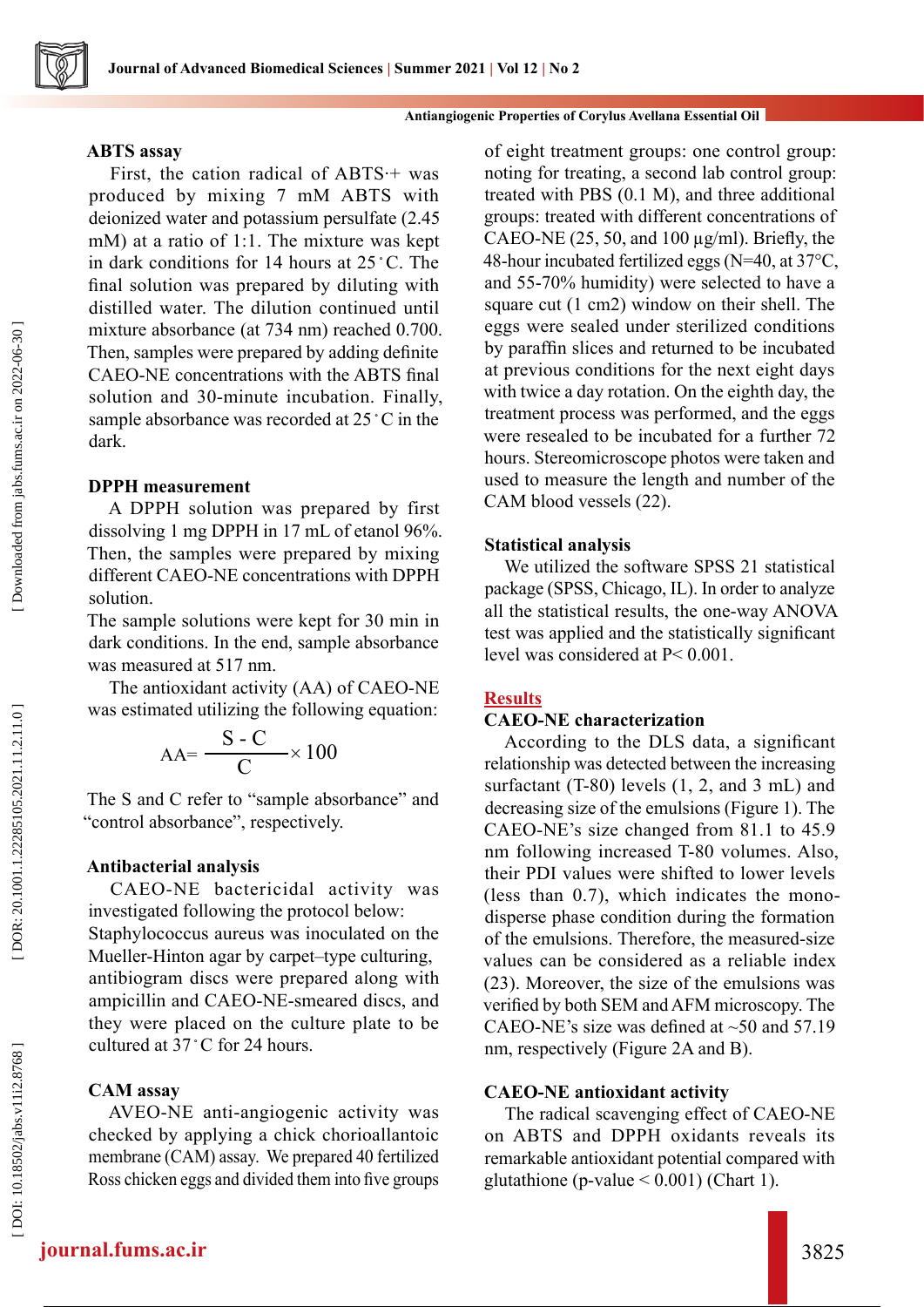**Gholami H, et al .**



**Figure 1.** The CAEO-NE's size properties. The DLS data indicate the decreasing CAEO-NE's size following increasing surfactant (T-80) volumes (1, 2, and 3 ml). CAEO-NE: Corylus avellana essential oil nanoemulsion; T-80: tween-80; PI: polydispersity.



**Figure 2.** The CAEO-NE's size verification analysis graphs. A) The SEM micrograph of CAEO-NE. The scale bar is defined as 200 nm, and emulsions are estimated at ~50 nm droplets. B) The AFM graph of CAEO-NE. The green ring shows the 45. 9 nm emulsions compared with the white scale line (305.3 nm). CAEO-NE: Corylus avellana essential oil nanoemulsion; SEM: scanning electron microscope; AFM: Atomic force microscope.



**Chart 1.** The CAEO-NE antioxidant properties. A and B refer to the CAEO-NE scavenging effect on increasing doses of ABTS and DPPH free radicals, respectively compared with glutathione concentrations. CAEO-NE: Corylus avellana essential oil nanoemulsion.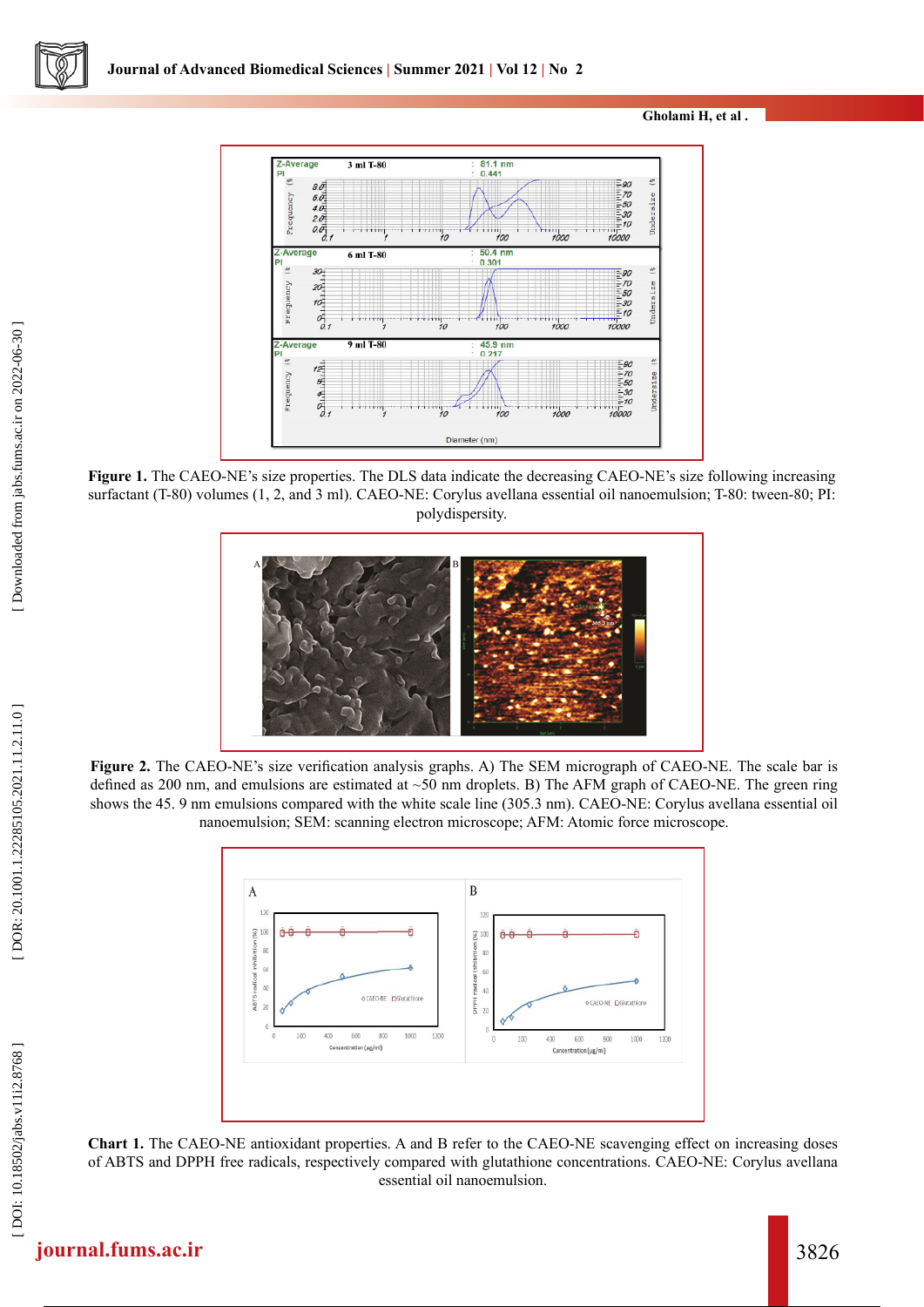The IC50 concentrations of CAEO-NE in both ABTS and DPPH assays were measured at 410 and 560 μg/mL, respectively. The results indicate that CAEO-NE has the potential to be used as a safe natural antioxidant compound.

### **The antimicrobial activity of CAEO-NE**

The bacterial growth pattern around the CAEO-NE's smeared disc reveals a detectable not grown ring (7 mm) compared with the Kanamycin antibiogram disc antigrowth pattern (Figure 3). Therefore, CAEO-NE has significant anti-bacterial potential. However, the MIC (minimum inhibitory concentration) test has to be done to study its strength and specificity of its antibiotic activity.

### **Anti-angiogenic property of CAEO-NE**

The results reveal a significant association among the increasing CAEO-NE doses with decreasing and shortening of the blood vessels of chick embryo chorioallantoic membranes  $(p-value =  $(0.001)$  (chart 2), which demonstrates$ its suppressive impact on angiogenesis induction. Therefore, it can be concluded that CAEO-NE has angiogenic inhibitory potential. However, angiogenic gene expression has to be studied to verify and discover the details of its antiangiogenic activity (Figure 4).

## **Discussion**

Herbally-derived medicinal compounds have long been utilized in human health care. Today, they are presented in various types of formulations, which improve their efficiency. To the best of our knowledge, this is the first study encapsulating CAEO bioactive ingredients by ultrasound-based emulsification technology to study its antioxidant, antibacterial, and antiangiogenic potentials. The 45.9-nm CAEO nanoemulsions significantly scavenged both ABTS and DPPH free radicals, inhibited staphylococcus aureus growth, and suppressed the angiogenesis processes in the chick embryo chorioallantoic membranes.

Free radicals called oxidant molecules are the origin of cellular oxidative storms, which initiate a harmful abnormality in the metabolism and proliferation of cells. Cells have been programmed to neutralize excessive radicals and prevent or suppress the oxidative stress formation by producing antioxidant molecules (e.g., glutathione and so forth) and enzymes (e.g., CAT and so on.) (24). Therefore, dietary antioxidant intakes improve the health of cells by protecting them against daily oxidative stresses.

There are several types of natural antioxidant compounds extracted in herbal essential oils such as curcumin, Citrus lemon, and dill essential oils, which have been formulated into nanoemulsionbased drug delivery systems (25-27). The antioxidant potential of Corylus avellana is attributed to its individual components of phenolic compounds such as gallic acid and ellagic acid (9, 28, 29). Polyphenols can synergistically improve the neutralization of the oxidants along with other bioactive molecules existing in plant extracts. Moreover, they can reduce age-related chronic disorders and protect us against pathological infections (30). The electron or hydrogen donation by phenolic compounds react with active free radicals and reduce their reactivity with other biomolecules such as lipids, proteins, and DNA  $(31)$ .

In the current study, CAEO-NE exhibited antioxidant activity by inhibiting both ABTS and DPPH radicals (P-value  $< 0.001$ ) (Chart 1). The IC50 concentrations of CAEO-NE in both ABTS and DPPH assays were measured at 410 and 560 μg/ml, respectively, which can be attributed to its phenolic ingredient profile such as gallic and ellagic acids. However, further studies are required to verify the exact CAEO-NE antioxidant factor and mechanism of action.

 Moreover, the antimicrobial activity of Corylus avellana has been detected in several types of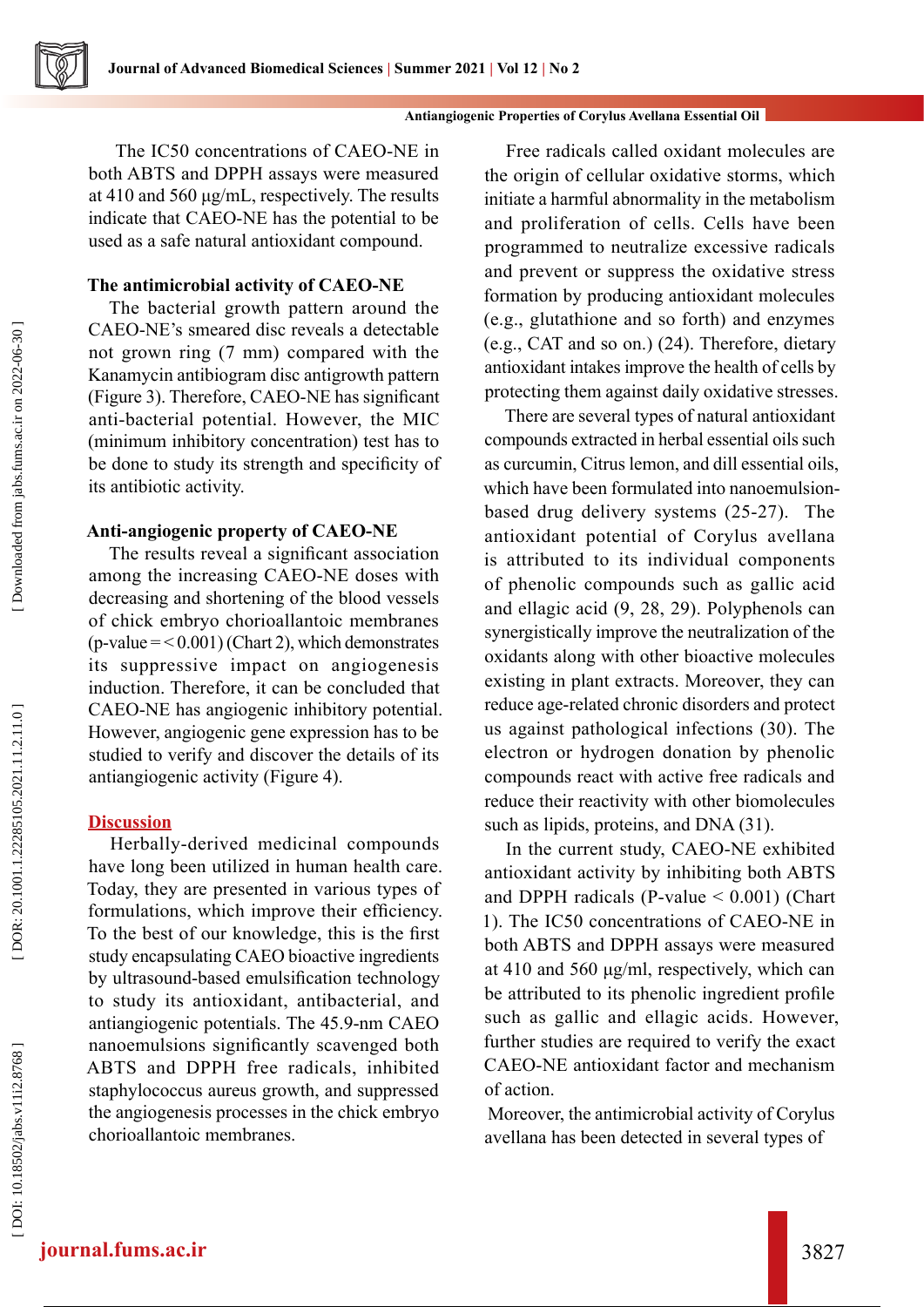**Gholami H, et al .**



**Figure 3.** The CAEO-NE antibacterial activity compared with the ampicillin disk as the positive control. The non-grown rings of ampicillin and CAEO-NE smeared-disk have been defined in 21 and 7 mm radius, respectively. CAEO-NE: Corylus avellana essential oil nanoemulsion.



**Chart 2 .** A and B show the meaningful reduction in the number and length of the blood vessels in response to different treatment doses of CAEO-NE. C and D indicate the significant reduction in the length and weight of the embryos. The control group has not been treated, and lab control group has been treated with 0.1 M PBS. (\*P<0.05, \*\*P<0.01, \*\*\*P<0.001); CAEO-NE: Corylus avellana essential oil nanoemulsion.



**Figure 4.** Anti-angiogenic property of CAEO-NEs. A) The stereomicroscopic image of the chorioallantoic membrane of the chick embryo treated with different CAEO-NE treatment doses (25, 50, and 100 μg/ml). The length and number of the CAM's blood vessals have decreased following the different CAEO-NE treatment doses.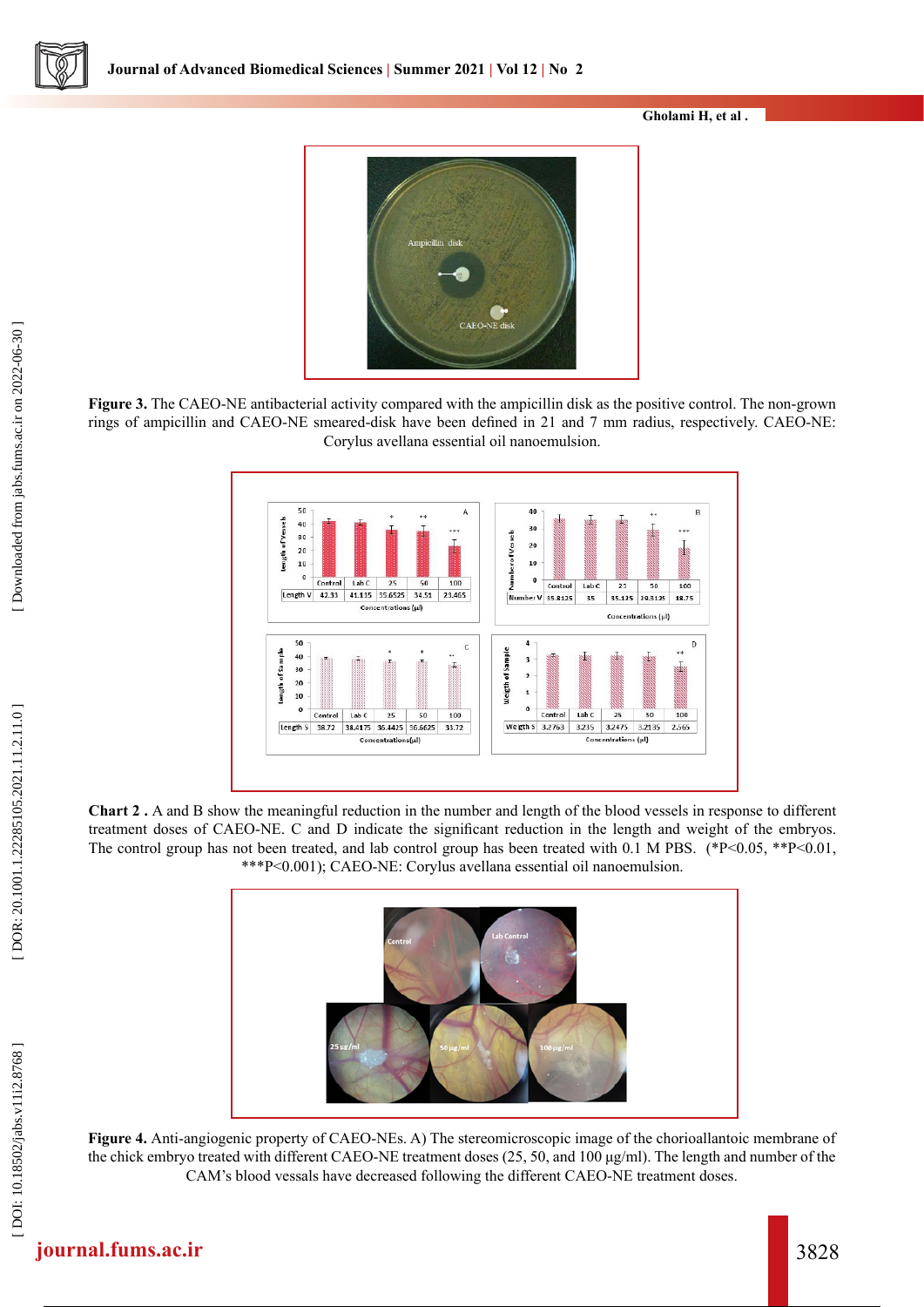#### **Antiangiogenic Properties of Corylus Avellana Essential Oil**

Moreover, the antimicrobial activity of Corylus avellana has been detected in several types of fungi (cryptococcus neoformans and candida albicans), gram-negative (Klebsiella pneumonia, pseudomonas aeruginosa, and escherichia coli), and gram-positive bacteria (10). According to Karolina Pycia et al. the chemical composition of the Corylus avellana seed contains quercetin, which has been proven as an antibacterial compound (9, 32). In the present study, the non-grown Staphylococcus A. ring surrounding the CAEO-NE smeared-disc reveals its antibacterial potential, which can be due to its quercetin composition (Figure 3). However, studying quercetin alone and its synergistic impact on further bacterial strains are required to verify its antibacterial potential on the Staphylococcus A. strain.

Also, there are many studies indicating the role of kaempferol and procyanidin in suppressing angiogenesis, which exist in Corylus avellana essential oil (9, 33, 34), and have been verified in the composition of CAEO as well. Therefore, in the current study, the inhibited angiogenesis on CAM's blood vessels was programmed (Figure 4).

## **Conclusion**

According to the results, the nanoemulsions prepared by Corylus avellana essential oil have the potential to be an efficiently safe alternative to treat diseases caused by oxidative stress. However, more studies are needed to verify its antioxidant capacity. Finally, its suppressive impact on the angiogenesis processes makes it a suitable candidate as an anticancer compound. However, additional investigations on its cytotoxicity on cancer cells and their gene expression profile are required to verify its anticancer potential.

## **Acknowledgment**

This work was supported by the Islamic Azad University, Mashhad, Iran and therefore is appreciated by the authors. ( IR.IAU.MSHD. REC.1399.069)

## **Conflict of Interest**

The authors have declared no conflict of interest.

#### **References**

1.Carughi A, Feeney MJ, Kris-Etherton P, et al. Pairing nuts and dried fruit for cardiometabolic health. Nutrition journal. 2015;15(1):1-13.

2.Poulose SM, Miller MG, Shukitt-Hale B. Role of walnuts in maintaining brain health with age. The Journal of nutrition. 2014;144(4):561S-566S.

3.Rusu ME, Simedrea R, Gheldiu A-M, et al. Benefits of tree nut consumption on aging and age-related diseases: Mechanisms of actions. Trends in food science & technology. 2019;88:104-120.

4.Rusu ME, Mocan A, Ferreira IC, Popa D-S. Health benefits of nut consumption in middle-aged and elderly population. Antioxidants. 2019;8(8):302.

5.Grosso G, Yang J, Marventano S, Micek A, Galvano F, Kales SN. Nut consumption on all-cause, cardiovascular, and cancer mortality risk: a systematic review and metaanalysis of epidemiologic studies. The American journal of clinical nutrition. 2015;101(4):783-793.

6.Hashemian M, Murphy G, Etemadi A, et al. Nut consumption and the risk of oesophageal squamous cell carcinoma in the Golestan Cohort Study. British journal of cancer. 2018;119(2):176-181.

7.Alasalvar C, Shahidi F, Liyanapathirana CM, Ohshima T. Turkish tombul hazelnut (Corylus avellana L.). 1. Compositional characteristics. Journal of Agricultural and Food Chemistry. 2003;51(13):3790-3796.

8.Jakopic J, Petkovsek MM, Likozar A, Solar A, Stampar F, Veberic R. HPLC–MS identification of phenols in hazelnut (Corylus avellana L.) kernels. Food chemistry. 2011;124(3):1100-1106.

9.Pycia K, Kapusta I, Jaworska G. Changes in Antioxidant Activity, Profile, and Content of Polyphenols and Tocopherols in Common Hazel Seed (Corylus avellana L.) Depending on Variety and Harvest Date. Molecules. 2020;25(1):43.

10.Oliveira I, Sousa A, Morais JS, et al. Chemical composition, and antioxidant and antimicrobial activities of three hazelnut (Corylus avellana L.) cultivars. Food and Chemical Toxicology. 2008;46(5):1801-1807.

11.Tong SY, Davis JS, Eichenberger E, Holland TL, Fowler VG. Staphylococcus aureus infections: epidemiology, pathophysiology, clinical manifestations, and management. Clinical microbiology reviews. 2015;28(3):603-661.

12.Nishitani Yukuyama M, Tomiko Myiake Kato E, Lobenberg R, Araci Bou-Chacra N. Challenges and future prospects of nanoemulsion as a drug delivery system. Current pharmaceutical design. 2017;23(3):495-508.

13.Solans C, Izquierdo P, Nolla J, Azemar N, Garcia-Celma MJ. Nano-emulsions. Current opinion in colloid & interface science. 2005;10(3-4):102-110

14.Date AA, Desai N, Dixit R, Nagarsenker M. Selfnanoemulsifying drug delivery systems: formulation insights, applications and advances. Nanomedicine. 2010;5(10):1595-1616.